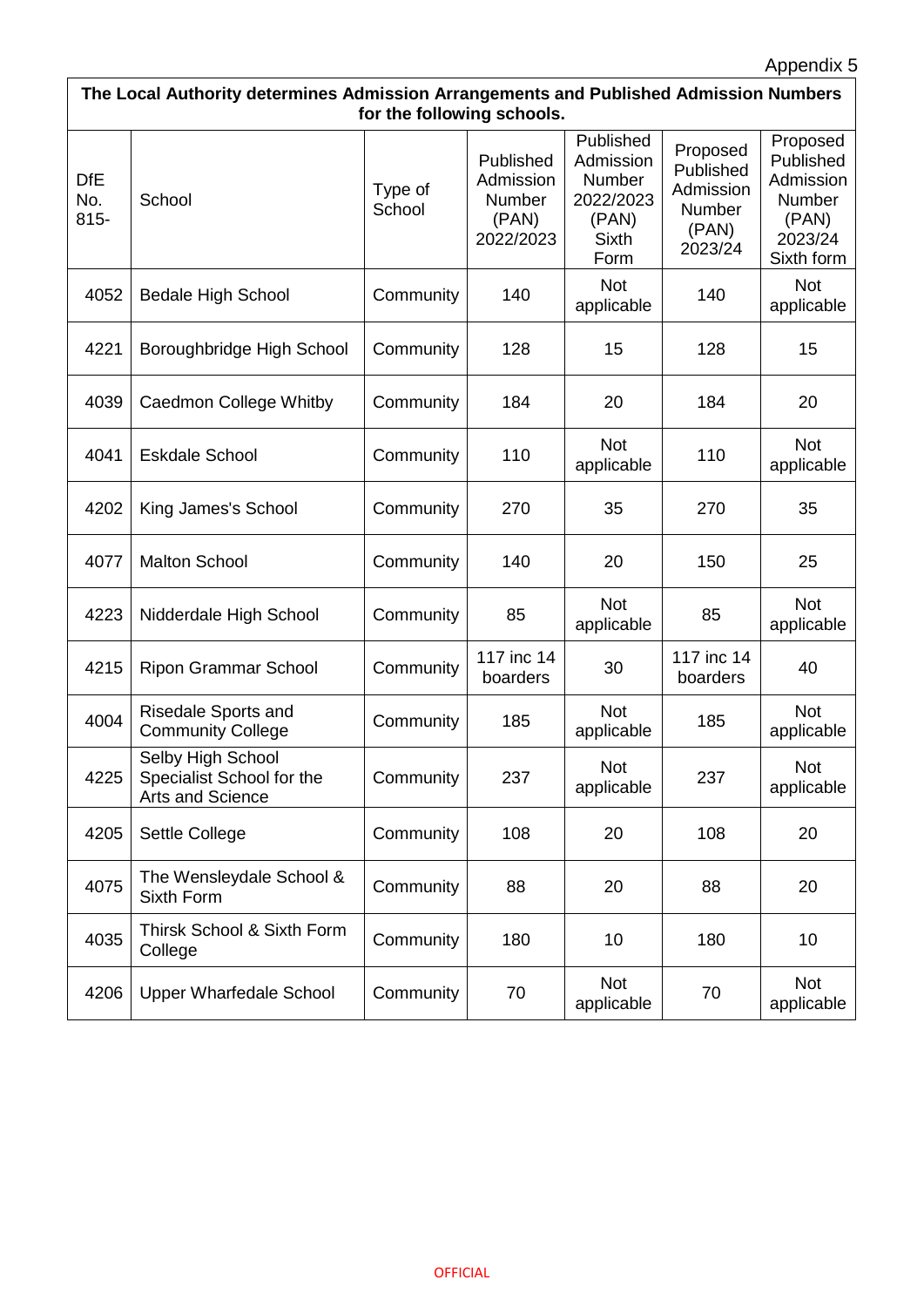## Appendix 5

**The determination of admissions arrangements for Voluntary Aided, Foundation, Trust schools and Academies is a matter for the schools' governing bodies as the admission authority for the school. Any comments regarding the following PANs should be directed to the relevant school.**

| <b>DfE</b><br>No.<br>$815 -$ | School                                             | Aided,<br>Academy,<br>Trust etc | Published<br>Admission<br><b>Number</b><br>(PAN)<br>2022/2023 | Published<br>Admission<br><b>Number</b><br>(PAN)<br>2022/2023<br><b>Sixth</b><br>Form | Proposed<br>Published<br>Admission<br><b>Number</b><br>(PAN)<br>2023/24 | Proposed<br>Published<br>Admission<br><b>Number</b><br>(PAN)<br>2023/24<br>Sixth form |
|------------------------------|----------------------------------------------------|---------------------------------|---------------------------------------------------------------|---------------------------------------------------------------------------------------|-------------------------------------------------------------------------|---------------------------------------------------------------------------------------|
| 4608                         | <b>Ermysted's Grammar</b><br>School                | Voluntary<br>aided              | 120                                                           | 20                                                                                    | 120                                                                     | 20                                                                                    |
| 4609                         | St John Fisher Catholic<br><b>High School</b>      | Voluntary<br>aided              | 210                                                           | 30                                                                                    | 210                                                                     | 30                                                                                    |
| 4232                         | <b>Barlby High School</b>                          | Academy                         | 151                                                           | <b>Not</b><br>applicable                                                              | 151                                                                     | <b>Not</b><br>applicable                                                              |
| 4200                         | Harrogate Grammar School                           | Academy                         | 290                                                           | 130                                                                                   | 290                                                                     | 130                                                                                   |
| 4219                         | Harrogate High School                              | Academy                         | 150                                                           | $\overline{0}$                                                                        | 150                                                                     | $\overline{0}$                                                                        |
| 4610                         | Holy Family Catholic High<br>School, Carlton       | Academy                         | 85                                                            | <b>Not</b><br>applicable                                                              | 85                                                                      | <b>Not</b><br>applicable                                                              |
| 4152                         | <b>Norton College</b>                              | Academy                         | 160                                                           | 120                                                                                   | 168                                                                     | 120                                                                                   |
| 4203                         | Outwood Academy Ripon                              | Academy                         | 150                                                           | $\overline{0}$                                                                        | 150                                                                     | $\overline{0}$                                                                        |
| 4076                         | <b>Richmond School</b>                             | Academy                         | 250                                                           | 80                                                                                    | 250                                                                     | 80                                                                                    |
| 4217                         | <b>Rossett School</b>                              | Academy                         | 250                                                           | 15                                                                                    | 250                                                                     | 15                                                                                    |
| 4022                         | <b>Ryedale School</b>                              | Academy                         | 150                                                           | <b>Not</b><br>applicable                                                              | 150                                                                     | <b>Not</b><br>applicable                                                              |
| 4073                         | <b>Scalby School</b>                               | Academy                         | 192                                                           | <b>Not</b><br>applicable                                                              | 192                                                                     | <b>Not</b><br>applicable                                                              |
| 4216                         | Sherburn High School                               | Academy                         | 170                                                           | <b>Not</b><br>applicable                                                              | 170                                                                     | <b>Not</b><br>applicable                                                              |
| 4518                         | <b>Skipton Girls' High School</b>                  | Academy                         | 116                                                           | 35                                                                                    | 116                                                                     | 35                                                                                    |
| 4210                         | South Craven School                                | Academy                         | 270                                                           | 42                                                                                    | 270                                                                     | 42                                                                                    |
| 4611                         | St Aidan's Church of<br><b>England High School</b> | Academy                         | 250                                                           | 100                                                                                   | 250                                                                     | 100                                                                                   |